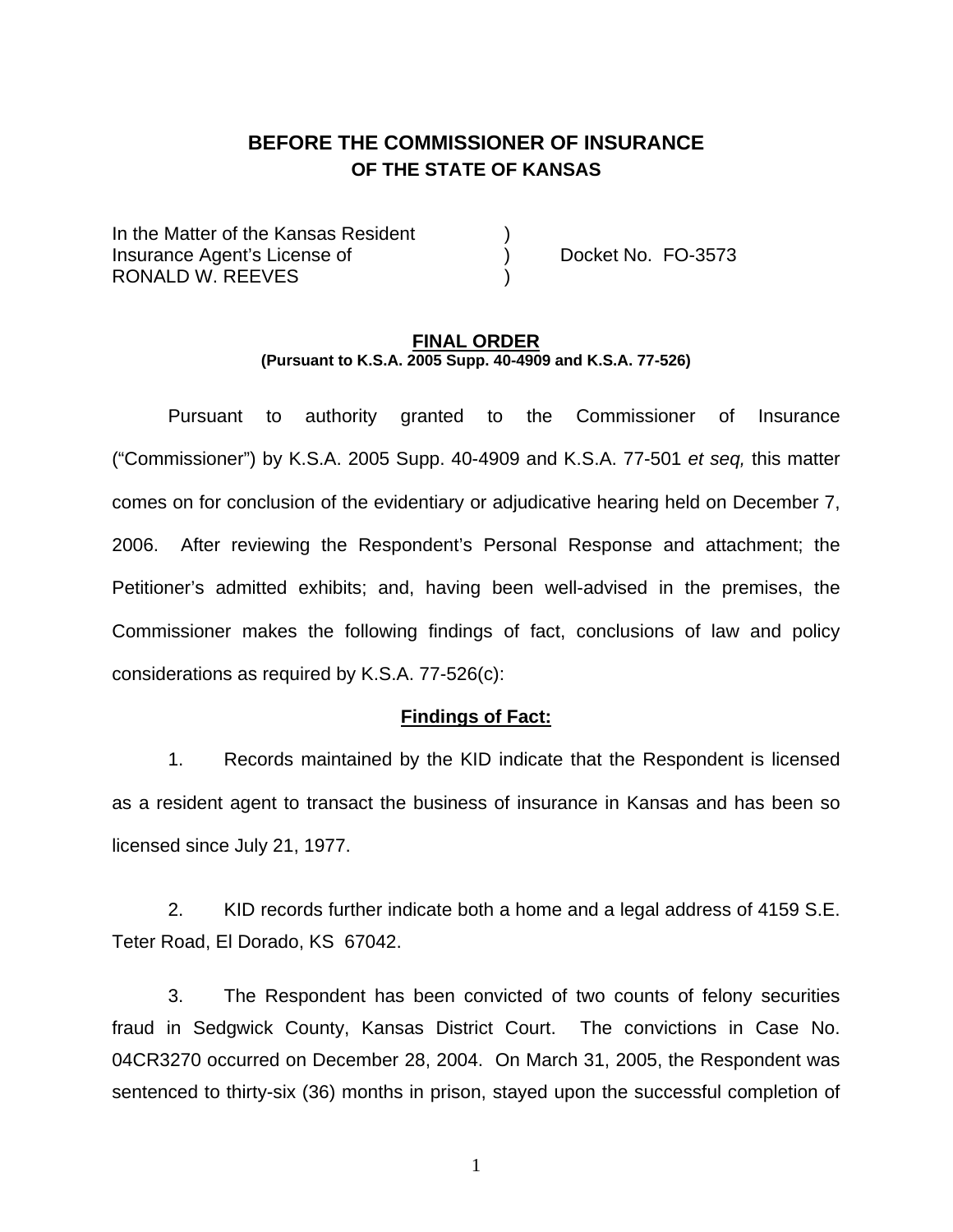sixty (60) months of probation and ordered to pay restitution in the amount of \$57,000.00.

 4. The Respondent failed to timely report those convictions to KID in violation of K.A.R. 40-7-9.

 5. On May 6, 2005 the Respondent entered into a Consent Order with the Office of the Securities Commissioner of the State of Kansas – Docket #2005E019 – wherein the Respondent was barred from participating in the business of securities.

 6. The Respondent failed to timely report this administrative action to KID in violation of K.A.R. 40-7-9.

 7. On July 21, 1997 the Respondent entered into a Consent Order with the Office of the Securities Commissioner of the State of Kansas – Docket #96E001 – wherein the Respondent was sanctioned for dishonest and unethical practices under K.S.A. 17-1254(g)(7).

 8. The Respondent failed to timely report this administrative action to KID in violation of K.A.R. 40-7-9.

 9. After notice, both in-person and written, the Respondent fails to appear for the evidentiary hearing.

### **Applicable Law**

10. K.S.A. 2005 Supp. 40-4909(a) provides, in relevant part:

"The commissioner may deny, suspend, revoke or refuse renewal of any license issued under this act if the commissioner finds that the applicant or license holder has: (6) Been convicted of a misdemeanor or felony. . .." K.S.A. 2005 Supp. 40-4909(a).

11. The Commissioner may revoke any license issued under the Insurance

Agents Licensing Act if the Commissioner finds that the interests of the insurer or the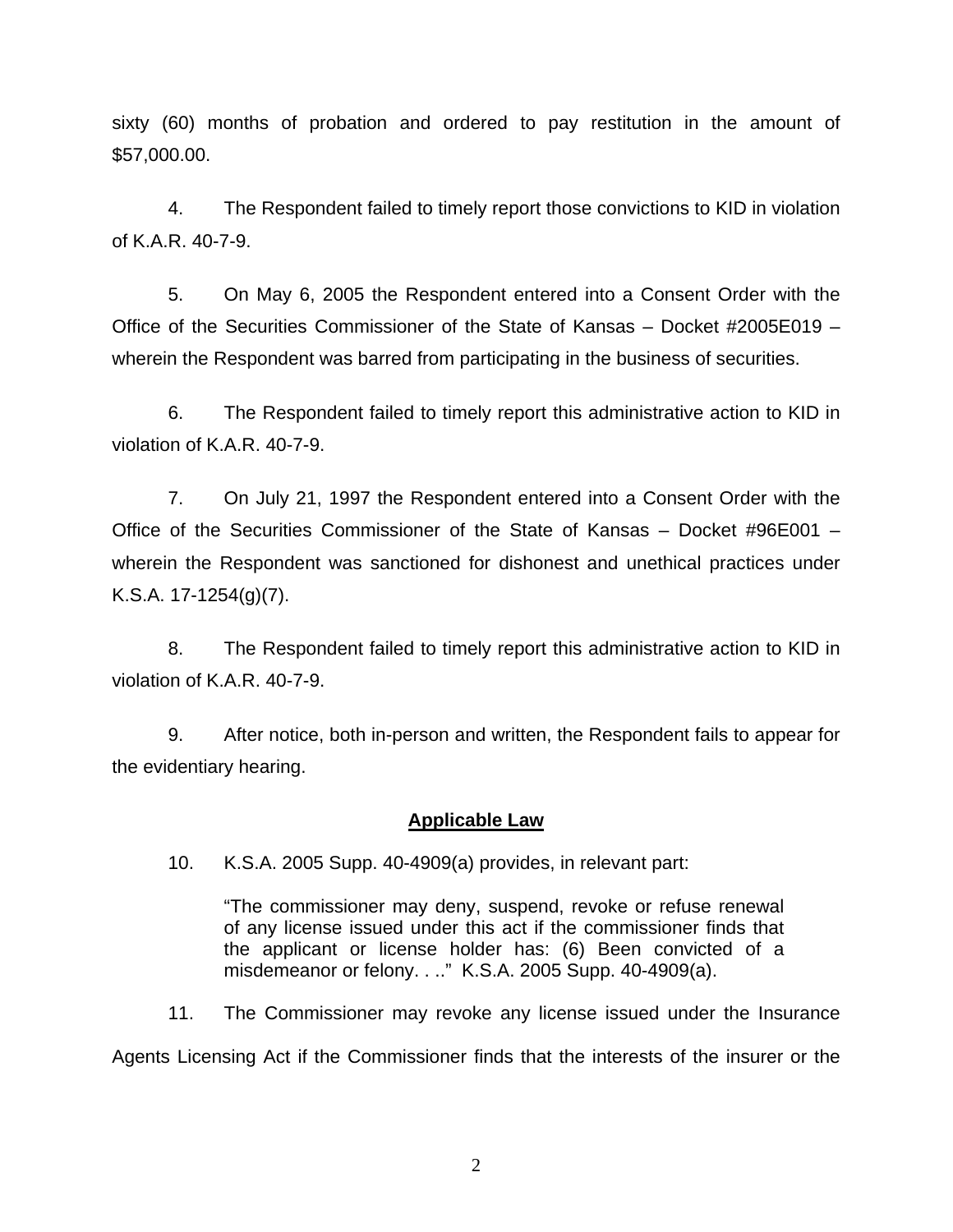insurable interests of the public are not properly served under such license. K.S.A.

2005 Supp. 40-4909(b).

12. K.A.R. 40-7-9 requires the Respondent as a licensed insurance agent to

report to KID within 30 days of occurrence:

- (b) each disciplinary action on an occupational license held by the licensee, other than an insurance agent's license, by the appropriate regulatory authority of this or any other jurisdiction;
- (c) each judgment or injunction entered against the licensee on the basis of conduct involving fraud, deceit, or misrepresentation, or a violation of any insurance law; and,
- (d) all details of any conviction of a misdemeanor or felony. The details shall include the name of the arresting agency, the location and date of the arrest, the nature of the charge or charges, the court in which the case was tried, and the disposition rendered by the court.

### **Conclusions of Law**

 13. The Commissioner has jurisdiction over Respondent as well as the subject matter of this proceeding, and such proceeding is held in the public interest.

 14. The Commissioner finds that the grant of an insurance agent's license carries with it a fiduciary duty to the public. Further, the Commissioner finds that fiduciary responsibility to extend to the duty to act in the best interest of an agent's clients in other professional milieu, i.e. the Office of the Securities Commissioner of the State of Kansas. The Respondent has violated his professional and fiduciary duty by his actions.

 15. The Commissioner finds that a felony conviction on its face demonstrates a violation of the Respondent's professional and fiduciary duty as an insurance agent.

3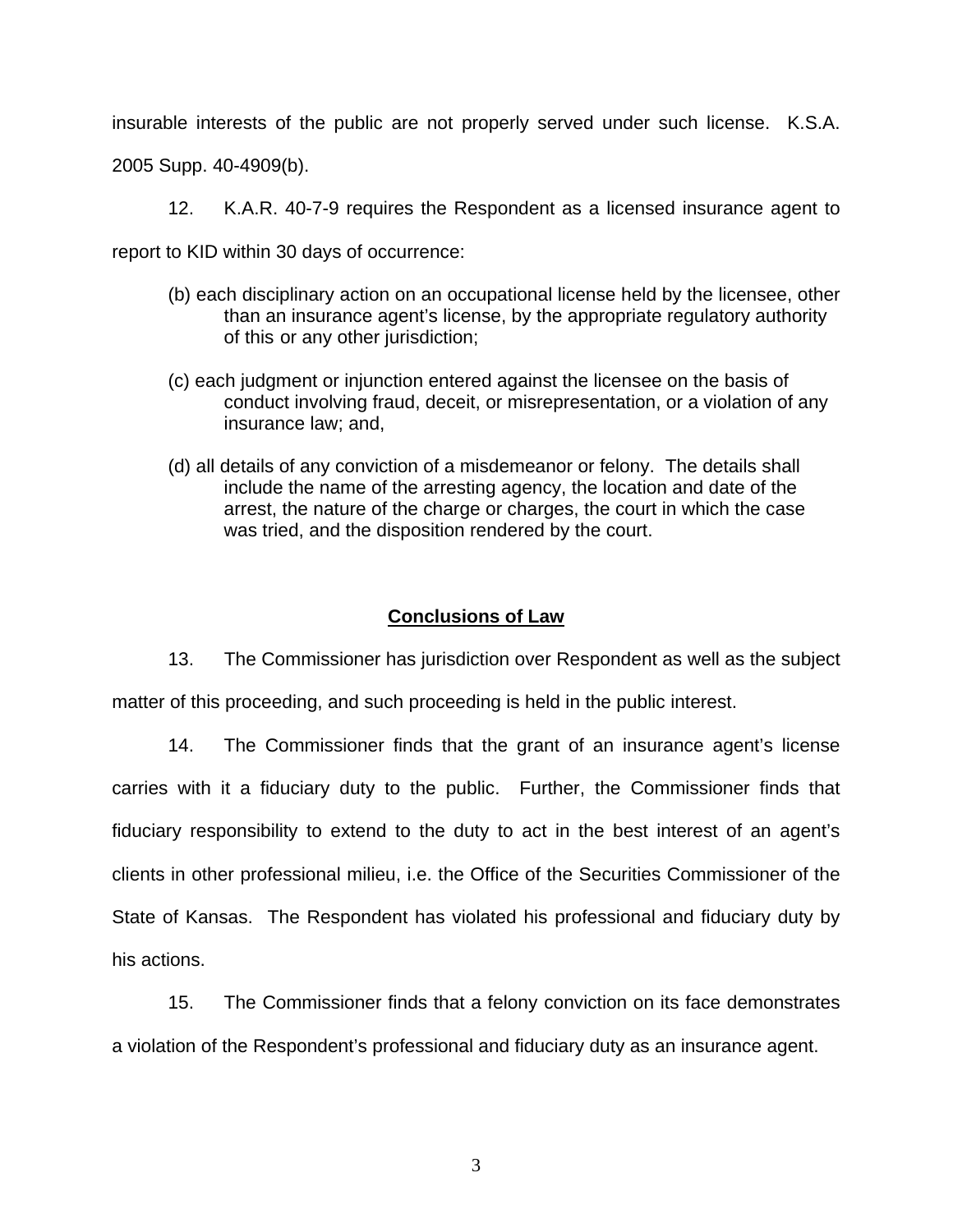16. The Commissioner finds that the Respondent has not shown any meaningful mitigation in regard to these matters and, that given his failure to appear, default judgment is appropriate.

 17. The Commissioner concludes that good cause exists to revoke the Respondent's insurance agent's license pursuant to K.S.A. 2005 Supp. 40-4909(a)(6) and (b).

**IT IS THEREFORE ORDERED BY THE COMMISSIONER OF INSURANCE THAT the Kansas resident insurance agent's license of Ronald W. Reeves is hereby REVOKED.** Further, the Respondent is assessed costs in this matter pursuant to K.S.A. 40-4909(f), including witness fees, mileage allowances, any costs associated with the reproduction of documents that become part of the hearing record, and the expense of making a record of the hearing.

### **Notice of Final Agency Action and Judicial Review**

 The issuance of this Final Order constitutes final agency action in this matter. Accordingly, all administrative remedies available to the Petitioner are hereby deemed exhausted, and the filing of a petition for reconsideration is not a prerequisite for judicial review.

 The Petitioner may, within thirty (30) days of service of this Final Order, file a petition for judicial review in the appropriate court, as provided for by K.S.A. 77-613. In the event the Petitioner files a petition for judicial review, the agency officer to be served on behalf of the Kansas Insurance Department is: John W. Campbell, General Counsel, Kansas Insurance Department, 420 S.W. 9<sup>th</sup> Street, Topeka, KS 66612-1678.

4